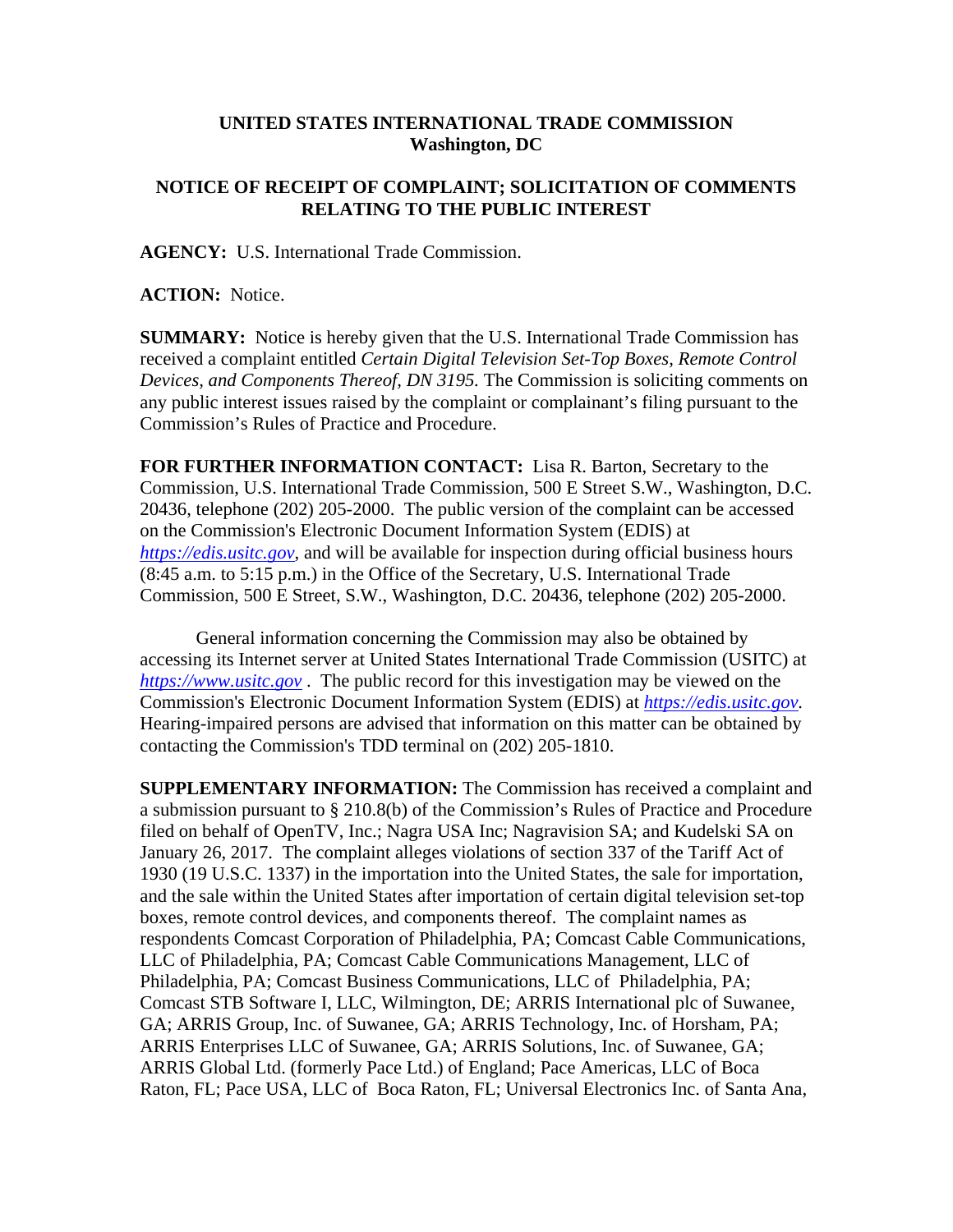CA; Gemstar Technology (China) Co. Ltd. of China; Gemstar Technology (Qinzhou) Co. Ltd. of China; and Gemstar Technology (Yangzhou) Co. Ltd. of China. The complainant requests that the Commission issue a limited exclusion order, cease and desist orders, and impose a bond upon respondents' alleged infringing articles during the 60-day Presidential review period pursuant to 19 U.S.C. 1337(j).

Proposed respondents, other interested parties, and members of the public are invited to file comments, not to exceed five (5) pages in length, inclusive of attachments, on any public interest issues raised by the complaint or § 210.8(b) filing. Comments should address whether issuance of the relief specifically requested by the complainant in this investigation would affect the public health and welfare in the United States, competitive conditions in the United States economy, the production of like or directly competitive articles in the United States, or United States consumers.

In particular, the Commission is interested in comments that:

- (i) explain how the articles potentially subject to the requested remedial orders are used in the United States;
- (ii) identify any public health, safety, or welfare concerns in the United States relating to the requested remedial orders;
- (iii) identify like or directly competitive articles that complainant, its licensees, or third parties make in the United States which could replace the subject articles if they were to be excluded;
- (iv) indicate whether complainant, complainant's licensees, and/or third party suppliers have the capacity to replace the volume of articles potentially subject to the requested exclusion order and/or a cease and desist order within a commercially reasonable time; and
- (v) explain how the requested remedial orders would impact United States consumers.

Written submissions must be filed no later than by close of business, eight calendar days after the date of publication of this notice in the *Federal Register*. There will be further opportunities for comment on the public interest after the issuance of any final initial determination in this investigation.

Persons filing written submissions must file the original document electronically on or before the deadlines stated above and submit 8 true paper copies to the Office of the Secretary by noon the next day pursuant to  $\S 210.4(f)$  of the Commission's Rules of Practice and Procedure (19 CFR 210.4(f)). Submissions should refer to the docket number ("Docket No. 3195") in a prominent place on the cover page and/or the first